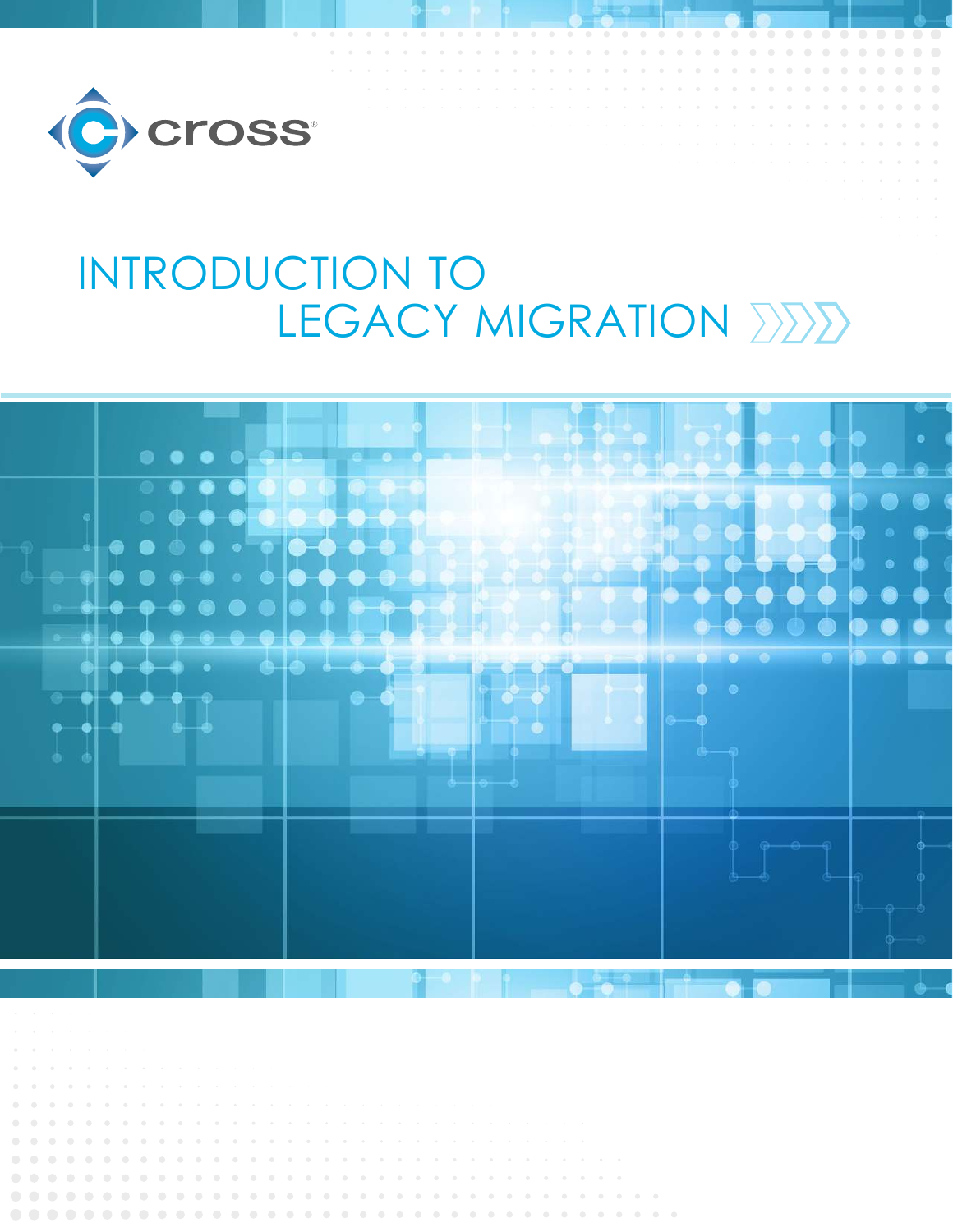## RODUCTION TO LEGACY MIGRATION

## WHY LEGACY MIGRATION MATTERS

"Legacy Migration" may sound like an odd term, but if your production facility is not familiar with this practice, then it could spell disaster – and soon. Other buzz words that apply are "PLC migration" and "DCS migration", but they all fall under the larger, more general term "Legacy Migration," so we'll start with that one.

Because the associated consequences are so severe, we can all be grateful that the concept of Legacy Migration is very simple. Legacy migration is a process in which obsolete control system hardware and software are upgraded to maintain the current standards – simply, the current technology – so that you can continue to run your facility.

*Just as you identify the need to keep your cell phone technology current, you must be aware of your facility control system's need – its brain and central nervous system – to be current.*

To put it into universal terms, I'll use a cell phone as an analogy. Consider the computing system that runs your facility to be akin to one of the first generation smart phones, like a Blackberry. At the time, it was very powerful and could do more than any other system. However, as time passed, competitive technology caught up with the first Blackberry, then soon passed. Now, it would be exceptionally difficult for an owner of a first generation Blackberry

to receive replacement or repair services. As the operating systems upgrade, the hardware becomes incompatible with the current technology, leaving the owner high and dry.

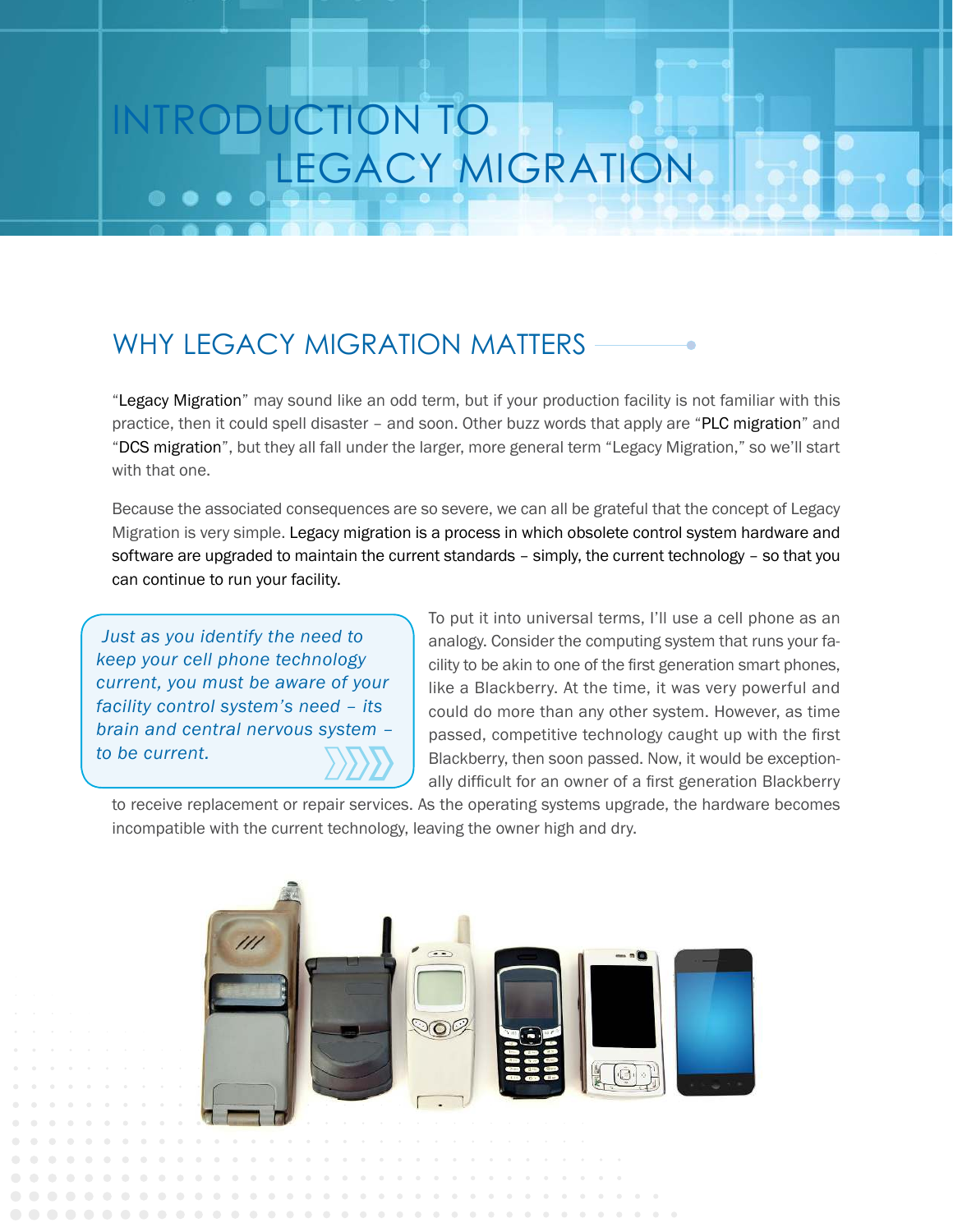## DEFINING PLC AND DCS

Previously, I mentioned two other key terms that I'd like to explain: "PLC" and "DCS". Since migration is more complicated than picking up a new model at the store, it would help to know that both of these terms refer to specific types of migration.

#### DCS MIGRATION

Distributed Control System Migration, or DCS Migration, is roughly 75% of the entire migration market. What makes DCS migration different from PLC migration is that DCS has higher availability by way of redundant processors, communication paths, and other critical operating parameters. A DCS Migration is also very tightly integrated with the operator interface (or Human Machine Interface) as most control systems share the same database between their processor and HMI.

*"*Availability*" refers to a system's accessibility during the migration process. The more available the system is, the less likely that it will be shut down or hampered during the migration process.*

*When performing a DCS migration, Cross Company will go piece-by-piece to make sure that the computer system (and your facility!) will remain operational.*

As if DCS migration didn't already have some good perks, this migration process also supports five programming languages based on a universal programming language standard called IEC61131:

- Structured Text (ST)
- Sequential Function Chart (SFC)
- Ladder Diagram (LD)
- Function Block Diagram (FBD)
- Instruction List (IL)

#### PLC MIGRATION

Programmable Logic Controller Migration, or PLC Migration, typically has less uptime availability than a DCS migration. PLC only supports 1-2 programming languages, and is typically used for less sophisticated systems.

. . . . . . . . . . . . **Service Control** . . . . . .  $\alpha$  $-100 - 100$  $\sim$  $\sim$  $\sim$  $\sim$  $\sim$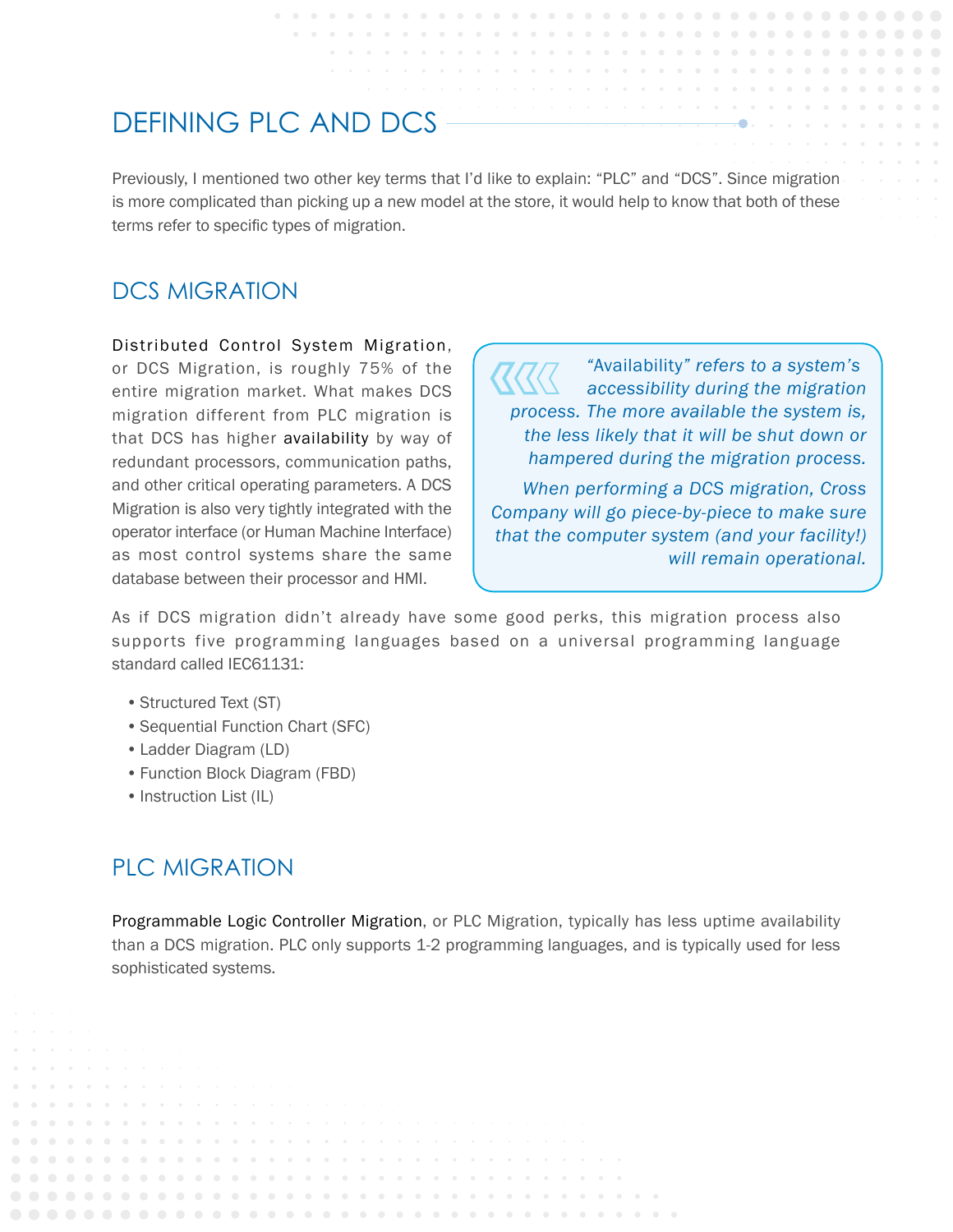## UNDERSTANDING THE DIFFERENCE BETWEEN "AS-BUILT" AND "AS-IS"

**COLLECT** 

*An* As-Built *system change requires that your system be completely redesigned and rebuilt in order to make the required changes to meet your production goals.* 

*An* As-Is *system change requires only a current system interrogation and migration, without a hardware upgrade.*

When conducting your system analysis, we will use As-Built or As-Is documentation to assess the difference between where your system currently is and where it needs to be in order to meet your production needs over the next 20 years.

#### ADAPT OR DIE

It is not like me to use such harsh wording, but in the case of Legacy Migration, it is imperative that the message be received. If you are still asking the question, "Why should I migrate my control system?" then I'll answer. If you do not consider migrating a legacy control system, then suffer the consequences of increased downtime, loss of production, and dramatically increased production costs. To put it bluntly, if you do not migrate your existing system, it will eventually fail and your production will shut down.

*"The goal of migration is*   $\cal R \cal R \cal R$ *to lower your risk of control system failure, then to extend the life of your existing system. Technology will continue to evolve and make current systems obsolete. Only by migrating your control system can your facility remain current."*

### COST JUSTIFICATION TO LEGACY MIGRATION

If you're not totally convinced that Legacy Migration will eventually be necessary, then let's talk dollars. How much would it cost for your facility to unexpectedly come to a complete halt? How much money would your facility lose in production costs? How about in man hours? How about emotional and mental costs associated to the emergency work stoppage?

Typically, when a control system fails, the facility will be down for two or more days. You do the math.

 $\alpha$  $\bullet$  $\bullet$ a company of the company . . . . . . . . . . . . . . . . .  $\mathcal{L}^{\mathcal{A}}\left( \mathcal{A},\mathcal{A}\right) =\mathcal{A}^{\mathcal{A}}\left( \mathcal{A},\mathcal{A}\right)$  $\alpha$  $\alpha$  $\alpha$  $\alpha$  $\sim$ **ALCOHOL:**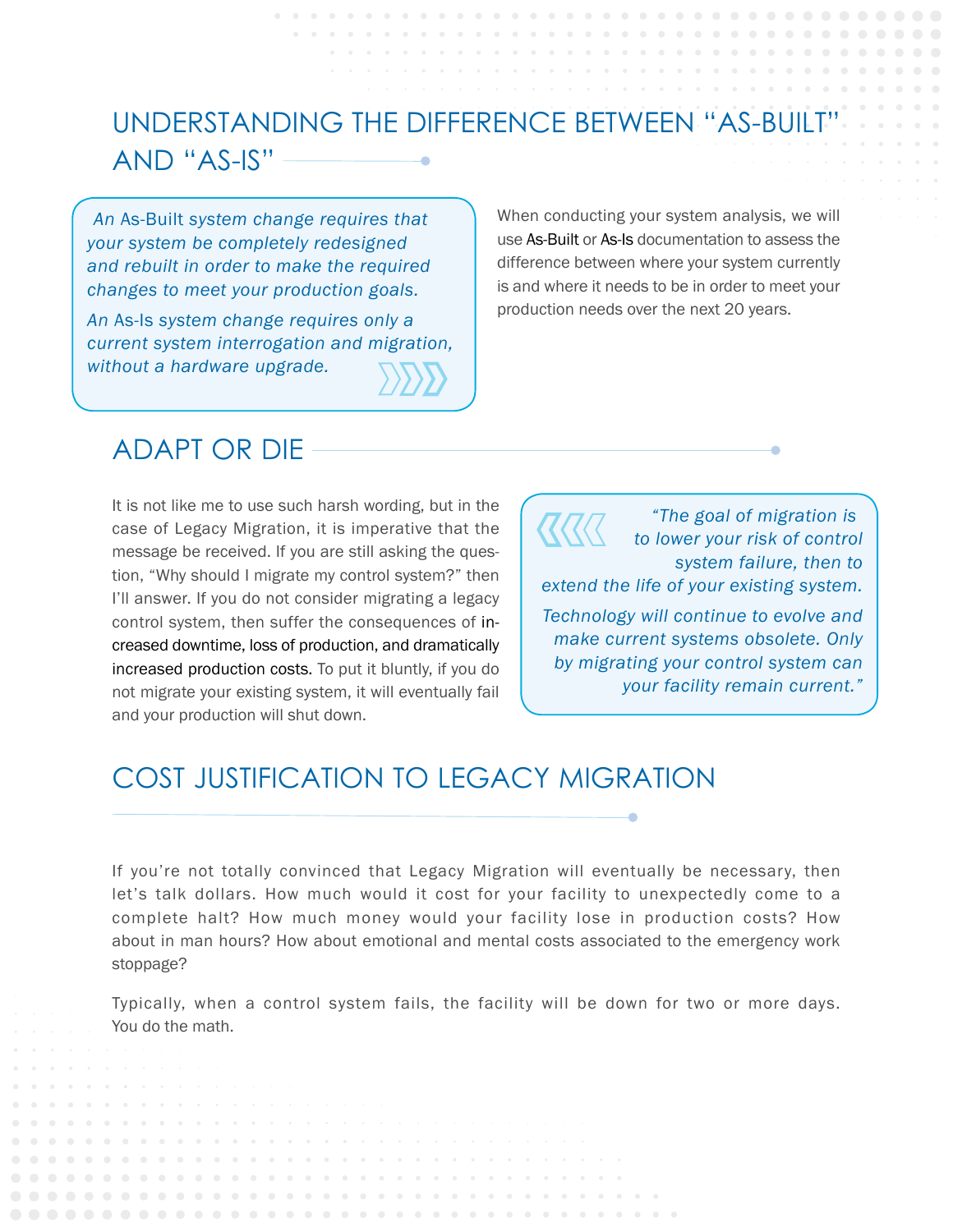### CONSIDERATIONS PRIOR TO LEGACY MIGRATION

Migration is for everyone, but the need might not be immediate. If you are concerned about your control system's health, then there are steps to take in order to determine when your migration should occur.

#### DETERMINE IF YOUR MIGRATION NEED IS IMMEDIATE

- 1. Diagnose your system's current status through an internal review, or a trusted 3rd party, to identify your vulnerabilities.
- 2. Calculate your costs for facility downtime in the event of a failure.
- 3. Evaluate the two together and determine whether your risk is high.

If you have an in-house engineering support staff, the support team is a prime stakeholder and is very interested in keeping your control system up to date (facility failure is a big hassle for them). Make sure to include them in your internal review.

In most cases involving facilities without in-house engineering support staff, there is no awareness of the potential risk and no expertise on hand to evaluate the system.

*Have you ever failed a car inspection and not known there was a problem? This is similar, but much more severe!*

. . . . . . . . . . . . . . . . .

In both cases, it is often difficult to convince management that control system failure is a large risk. This is why using an experienced, external, and trusted company to audit your control system is a great idea. Companies with credibility, a strong track record, and clout can spur decision makers into action and save your facility.

### CONSIDER CROSS COMPANY

*Charles Committee Committee Committee Committee Committee Committee Committee Committee Committee Committee Committee Committee Committee Committee Committee Committee Committee Committee Committee Committee Committee Co* 

 $\sim$  $\sim$  $\sim$  $\sim$   $-1.11$   $-1.11$   $-1.11$ 

So why would you consider using Cross Company for your legacy migration project? We have a broad knowledge base about the existing control systems employed by almost every production facility in the United States. We are constantly on the cutting edge of new and advanced technology and we will use this expertise to migrate your system as efficiently and pain free as possible. And our customer service sets us apart from any other migration specialist you'll find!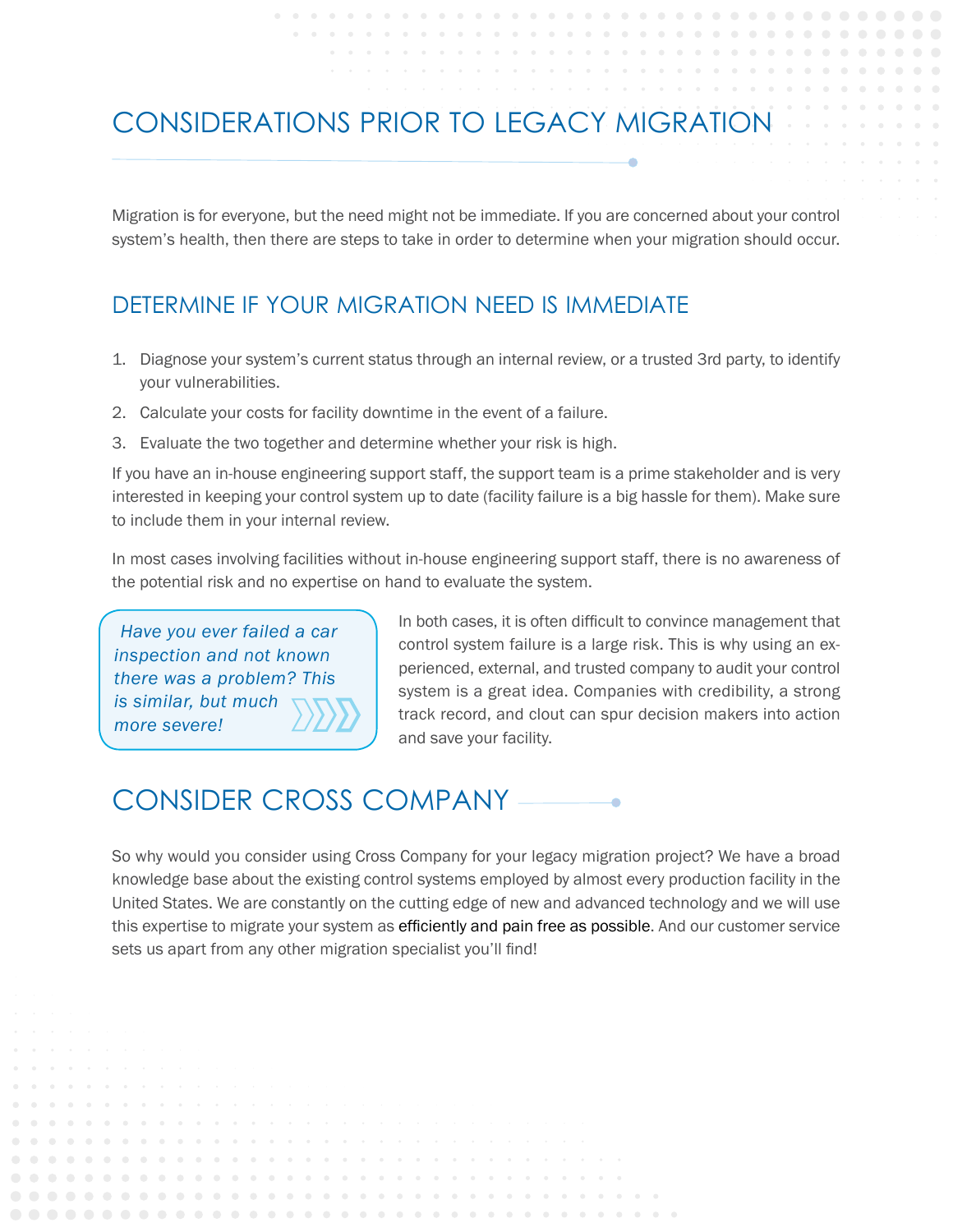#### HONEST, UPFRONT COSTS

Before drafting a migration plan, Cross will perform an on-site review of your facility's control system to evaluate the system's vulnerabilities. The inspector is always a degreed engineer that's familiar with your particular control system, and the service typically costs around \$6,000.

*"Cross Company has extensive experience with almost all types of control systems.["](http://innovativecontrols.com/innovative-controls/popular-legacy-systems-migration)*

Cross will interrogate your system, which involves connecting with the controller, reviewing the graphic structure, and evaluating the network layout. Our engineer will interview the maintenance and operations staff to get key insight into the system's unique vulnerabilities based on your facility's specific use and demands.

*Over 60% of facilities presented with this service end up selecting Cross Company and moving on with the migration.* 

 $\Box$ 

 $\bullet$ 

 $\bullet$ 

 $\alpha$  $\alpha$  $\alpha$ 

 $\alpha$  $\alpha$ 

 $\alpha = 0$  .  $\alpha$  $\sim$  $\sim$  $\alpha = -\alpha$  .

After presented with the vulnerabilities and risk assessment, the facility can make a better judgment call on whether or not to proceed with a migration.

#### WORLD-CLASS CUSTOMER SERVICE

In the field of Legacy Migration, our credibility, trustworthiness, and reliability are key to our company success. Without a great reputation for our customer support and our quality of work, we would not have survived very long. The true advantage to using Cross is that we customize our solutions to each customer, provide 24/7 support, and employee a top team of problem solvers and expert analysts. To illustrate this, here's a recent case study:

We had an adhesive manufacturer call us at 4:00pm on a Thursday. Their plant was shut down and they were losing production time. A legacy component had failed and they could not get a replacement (we had been warning them to migrate for over a year!). Within two hours, we had a couple of our team members ready to visit on-site the following morning – including our travel time. Fortunately for this manufacturer, we had a replacement for their legacy component. We were able to download their control system configuration and reset their system. Once we replaced the part, their entire plant came back online.

This is a great example of how our team provides exceptional customer service, day or night, seven days a week. Thankfully, this manufacturer finally heeded our warnings and decided to take action by immediately migrating their control system!

 $\alpha = -\alpha$  .

 $\mathcal{L}^{\text{max}}_{\text{max}} = \mathcal{L}^{\text{max}}_{\text{max}}$ 

 $\alpha = -\alpha$  .

**COLLECTION** 

 $\sim$ 

 $\sim$  $\alpha$